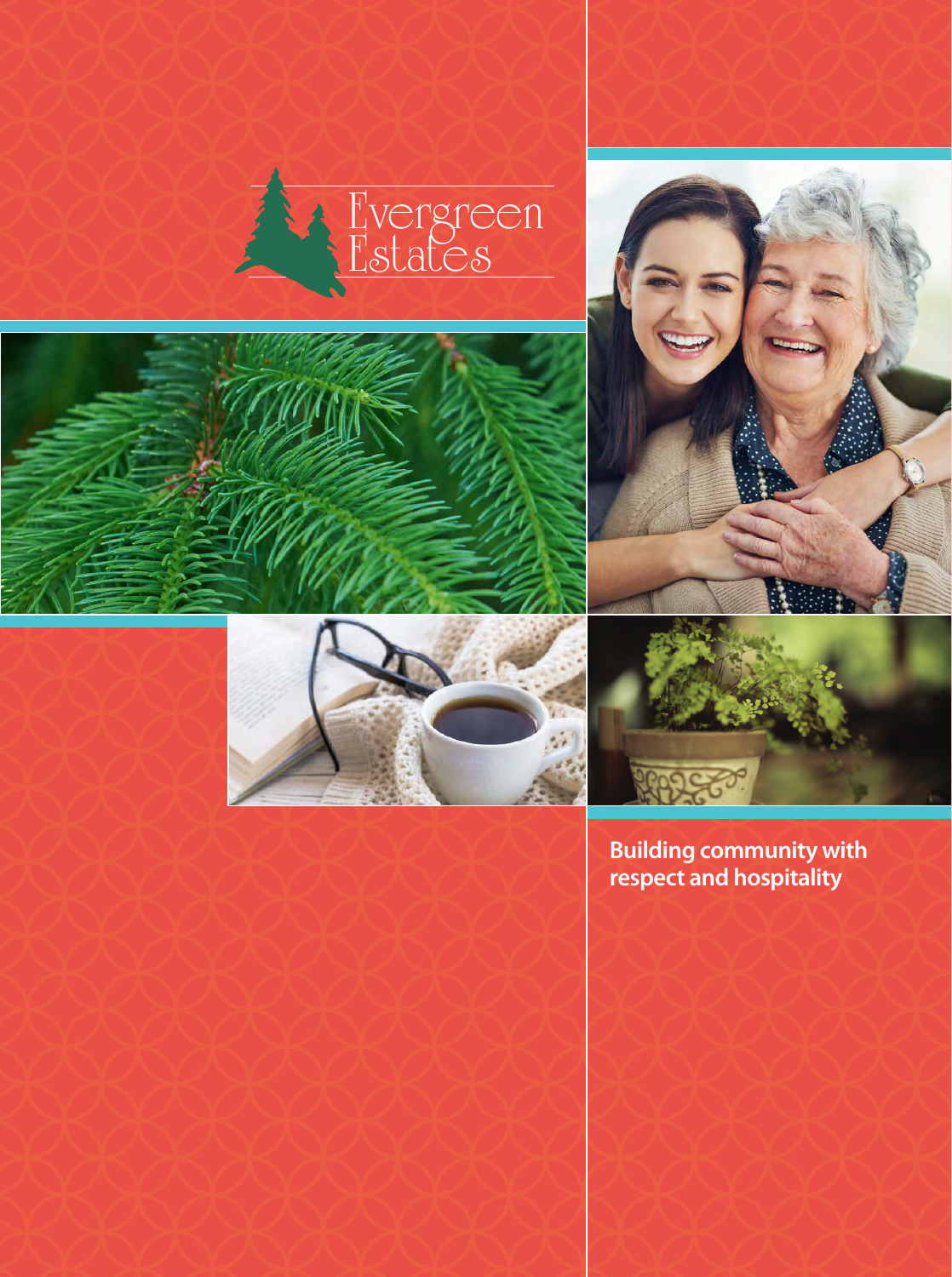

### **Welcome!**

Thank you so much for your interest in Evergreen Estates Residential Care Communities. We are honored that you have taken an interest in our community as a potential new home for yourself or a loved one. This brochure is meant to be a guide to what life at Evergreen Estates will be like and we hope to answer all your questions here. But please know that we are here to help walk you through this process. We know it is a life changing decision!

We have several different locations here at Evergreen Estates and while each building and its residents have their own personalities, all offer a genuine sense of community. Our professional, committed and caring staff members are the foundation of all that we do. They are the friendly faces you will see. They work day in and day out to care for our residents as if they are members of their own family.

New residents are welcomed at Evergreen Estates Care Communities as space is available. We do maintain a waiting list and interested individuals and their families can place a name on that list at any time. Our friendly office staff and knowledgeable social services employees are your key points of contact and are here to answer any questions you may have. They are also eager to take you on a tour of our properties to see our common rooms, dining rooms and resident bedrooms. You are welcome to make an appointment or stop by anytime and we'll be happy to show you around.

At Evergreen Estates, we are very proud to have been in business for so many years (more than two decades and counting!) and have worked hard to build a reputation in the greater Cedar Rapids area for being a compassionate senior living community. We feel that it is vitally important that we remain locally owned and are committed to having all our decisions related to policy, resident care and community building made right here in Cedar Rapids.

Thank you again for considering Evergreen Estates as your new home. We'd be delighted to have you join our care community and I look forward to meeting you.

Sincerely,

Bat Hwigio

Pat Giorgio President & CEO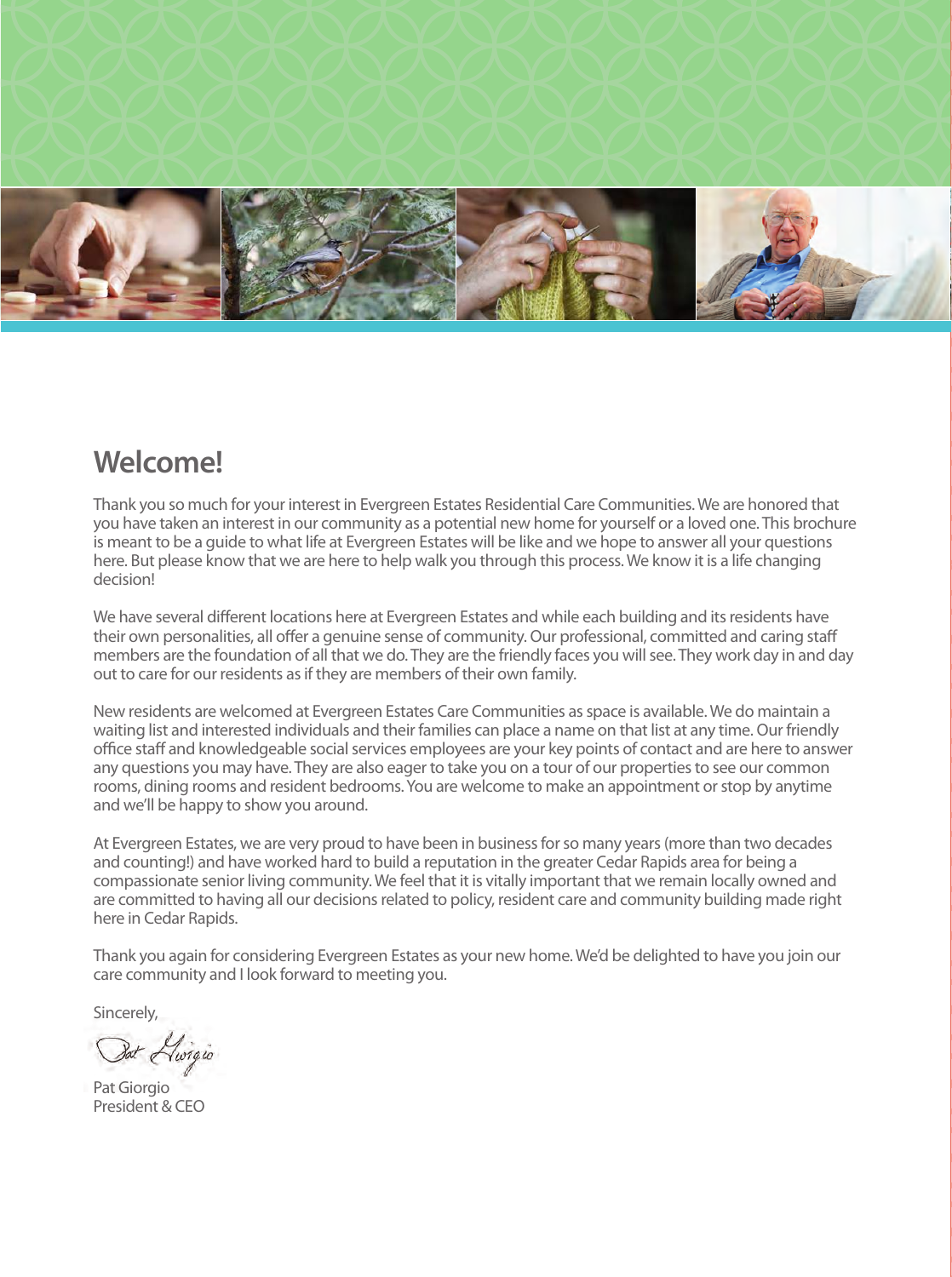# **Find your new home here**





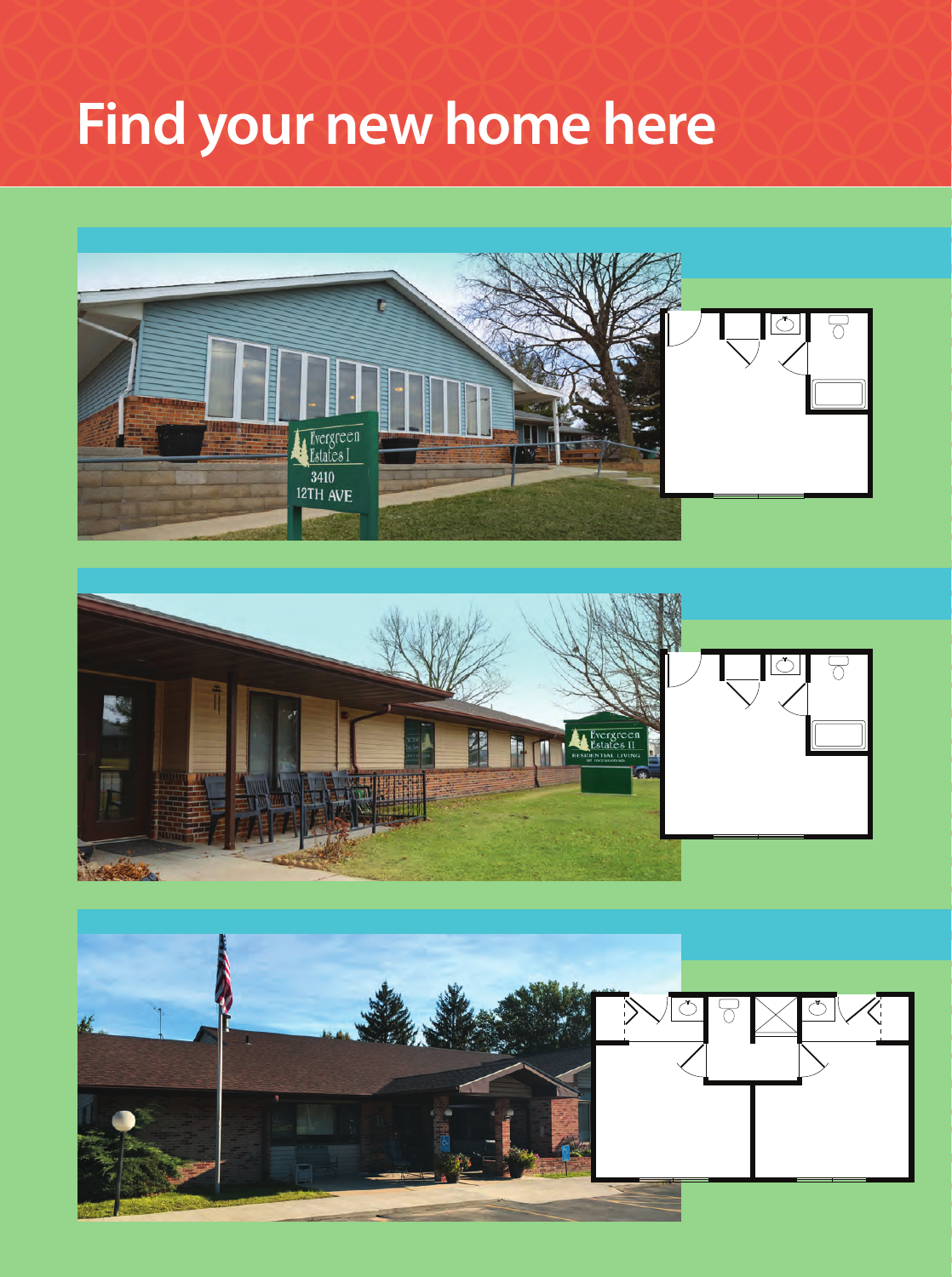### **Evergreen I**

#### **The first to open its doors, Evergreen** *Estates I is the largest of our properties.*

- Number of Rooms: 49
- 143 sq ft

*Located at:* 3410 12th Ave. SW Cedar Rapids, IA 52404

### **Evergreen II**

#### *Evergreen Estates II is the smallest of our care communities and has a tight-knit family feel.*

- Number of Rooms: 23
- 146 sq ft

*Located at:* 307 Edgewood Rd SW Cedar Rapids, IA 52404

### **Evergreen III**

#### *Located in a bustling neighborhood, Evergreen Estates III has several room layouts available.*

- Number of Rooms: 39
- Private: 158 sq ft
- Private with Shower: 240 sq ft
- Suite: 277 sq ft

*Located at:* 2204 Johnson Ave NW Cedar Rapids, IA 52405 In the state of Iowa, Residential Care is one of several levels of senior care available. Residential Care offers greater supervision than assisted living, yet its primary focus is on socialization and an active lifestyle.

### **Keeping Costs Simple**

To live in one of our three care communities at Evergreen Estates there is just one set monthly fee that covers the cost of housing and care. If you need assistance with bathing and dressing, that is simply part of the service you are entitled to. Medication administration is also part of the normal service we provide. There's no extra charge if you need to have a meal brought to you in your room. We like to keep costs simple and upfront at all times.

#### **Residents at Evergreen Estates enjoy the following as part of their monthly payment…**

- A private room with a bathroom
- Three delicious meals per day
- Three snacks per day
- Daily housekeeping, linen service and personal laundry service
- 24/7 direct nursing care on site
- Medication administration by our dedicated, professional nursing staff
- Bathing and dressing assistance
- A robust activity and social program
- Exercise opportunities
- Scheduled transportation
- Water, gas and electric utility service

The following are available for an additional charge: guest meals, cable TV, internet, phone and beauty/barber services.

#### **Here are some additional benefits of living at Evergreen Estates:**

- A choice of three living locations
- Rooms are furnished but you are welcome to bring along your own furniture and decor
- Access to a beauty/barber shop
- Access to a community chapel
- Access to an ever-changing library of books
- Access to an activity lounge
- Patios and outdoor courtyards (great for birdwatching!)
- On-site gardening opportunities in warmer weather months
- Close to local shopping, dining and churches
- No deposit or community fee required
- Respite care is available if needed

#### **Our activity schedules are always chock full of fun! Here are some activities we like to plan for residents:**

- Lunch or dinner at a local restaurant
- Bus tour to look at the fall leaves in Northeast Iowa
- Holiday celebrations
- Hands-on community service projects
- Performances by local music and dance groups

Photos by Jessica Rilling Photos by Jessica Rilling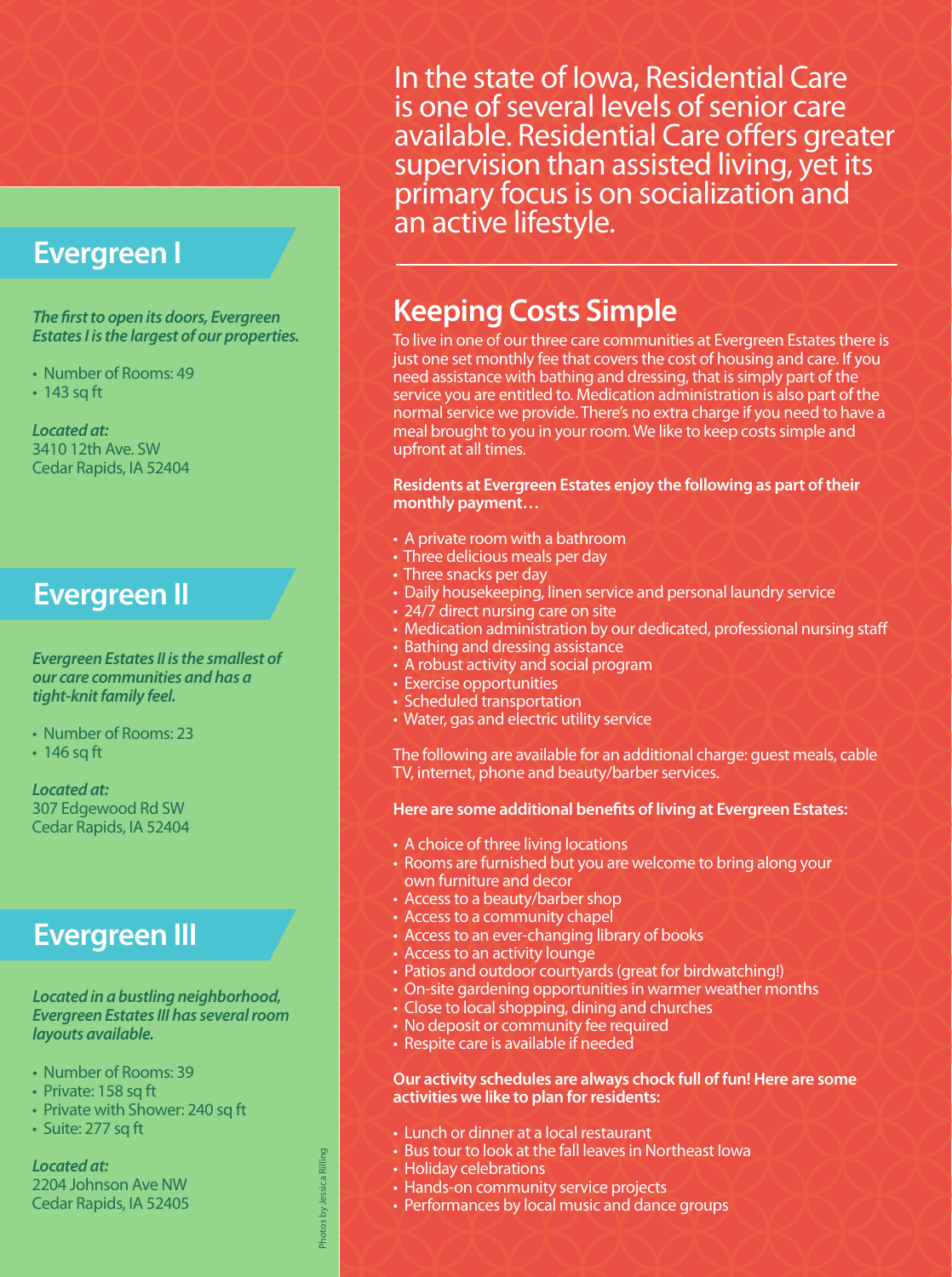### **Options and Comfort**

We are pleased to offer housing options at three different Evergreen Estates locations to best meet the needs of our residents. You can rest assured that choosing to live at Evergreen Estates – for yourself or a loved one – is choosing the best care and a safe environment. Our care communities offer private rooms with all the comforts of home. There are common areas for sharing delicious meals and fun, interactive activities, as well as spaces to welcome visiting family members and friends and get out to enjoy nature. We strive to create a cheery and warm environment for our wonderful residents.

### **Our History and Our Team**

Evergreen Estates is and has been locally owned and managed by experienced and caring staff since opening in 1993. Decisions about our organization are made locally by owner Pat Giorgio and in the best interests of those whose care we have been entrusted.

Our team at Evergreen Estates is a group of professionals who believe we have more than a job to care for seniors. We have a vocation to do so. We are proud of the fact that some of our staff members have worked with us for more than a decade.



**Pat Giorgio** is the President & CEO here at Evergreen Estates, which she has owned since 1993. Pat is also a tireless advocate for seniors both at the state and national levels.



**Matt Giorgio** has worked at Evergreen since he was 14, first mowing laws and fixing washing machines. Today he handles all aspects of property management as well as working in administration for our community.



**Kathy Ely** has been part of the Evergreen Estates family since 1992, having fulfilled many roles on our team, from social worker and activity director to Administrator.

*"Watching our residents develop friendships and listening to them visit with each other is a daily inspiration. We help to create a home for them and watching them minister and care for one another is so rewarding."* 

*– Pat Giorgio*